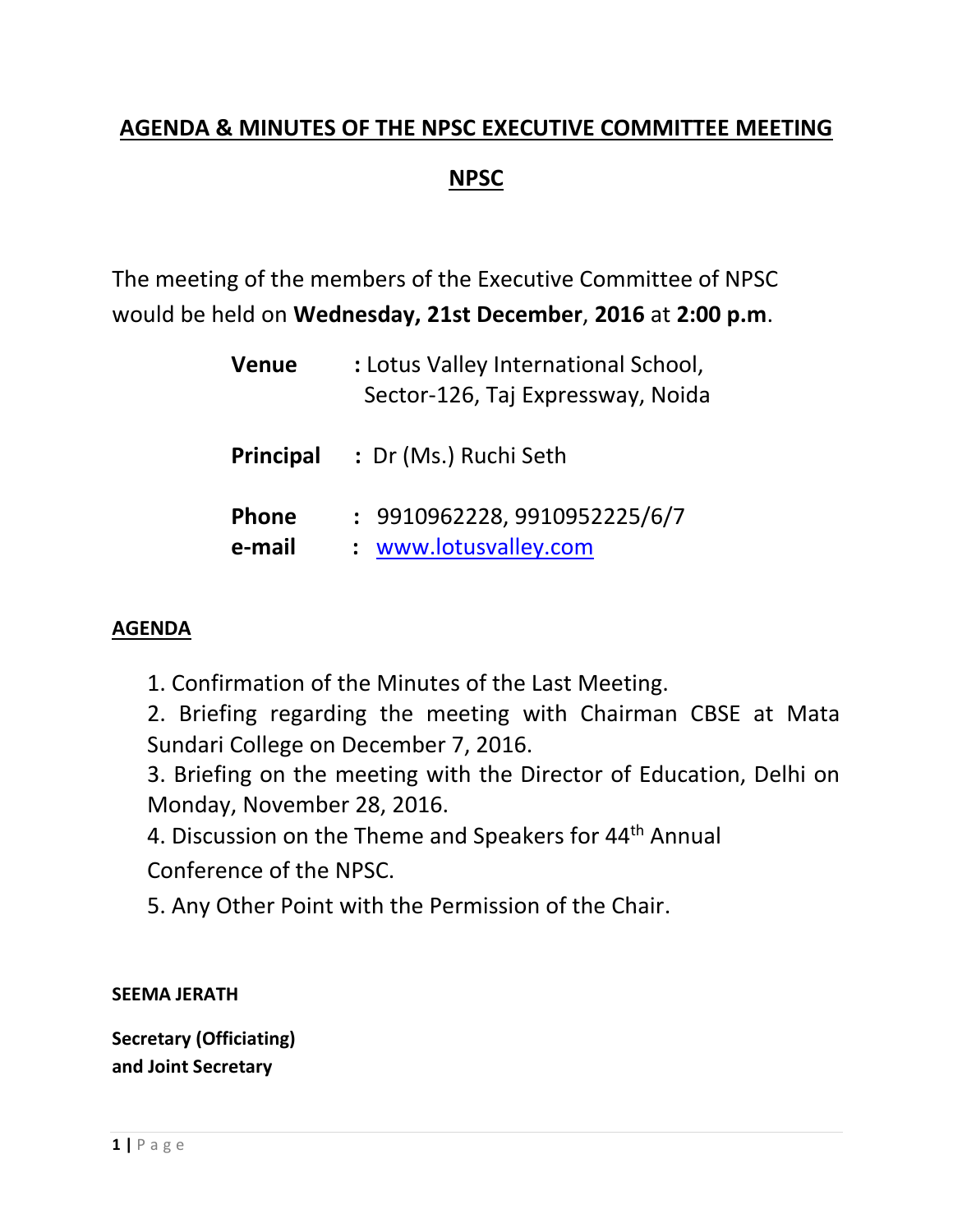## **MINUTES OF THE MEETING HELD ON Wednesday, November 23, 2016 AT 1400 HRS AT Army Public School, Shankar Vihar, (Near Mahipalpur), Delhi Cantt-110010**

#### **Members Present :**

- 1. Mr. Ashok Pandey, Chairman, Principal, Ahlcon International School, Mayur Vihar, Phase-1, Delhi-110091
- 2. Ms. Seema Jerath, Secretary (Officiating) and Joint Secretary, Principal, DLF Public School, Sector-II, Rajender Nagar, Sahibabad, Ghaziabad 201 005
- 3. Dr. M. Kannan**,** Treasurer, Principal, Faith Academy Sr. Sec School, John L Dorsey Road, Prasad Nagar, New Delhi-110005
- 4. Dr. Usha Ram, Special Invitee, Laxman Public School, Hauz Khas Enclave, New Delhi-110016
- 5. Mrs. Lata Vaidyanathan, Special Invitee, Director, TERI Prakriti School, TERI Gram, Gwal Pahari, Gurugram, Haryana-12200
- 6. Dr. D.K. Pandey, Special Invitee, N C Jindal Public School, Road No. 73, West Punjabi Bagh, New Delhi-110026
- 7. Mr. Laksh Vir Sehgal, Member-Executive Council, Bal Bharti School, Ganga Ram Hospital Marg, New Delhi -110060
- 8. Ms. Chitra Nakra, Member-Executive Council, Veda Vyasa DAV Public School, D-Block, Vikaspuri , New Delhi-110018
- 9. Ms. Malini Narayanan, Member-Executive Council, Principal , Army Public School, Shankar Vihar, (Near Mahipalpur), Delhi Cantt-110010
- 10.Ms. Dharmandra Goyal, Delhi Public School Sector-9, Vasundhara, Ghaziabad-201012
- 11.Dr (Ms.) Ruchi Seth, Member-Executive Council, Lotus Valley International School Sector-126, Taj Expressway, Noida
- 12.Sr. Janet, Member-Executive Council, Convent of Jesus & Mary, Bangla Sahib Lane, New Delhi-110001
- 13.Ms. Anita Wadehra, Member-Executive Council, Darbari Lal D.A.V. Model School, ND-Block,Pitampura,New Delhi-110088
- 14.Mr. A.P. Sharma, Member Executive Council, Apeejay School, Sheikh Sarai I, Phase-1, New Delhi-110017
- 15.Ms. Sudha Acharya , Member-Executive Council, ITL Public School, Sector-9, Dwarka, New Delhi-110075
- 16.Dr. Anju Tandon, Member-Executive Council, Baratiya Vidya Bhawan Mehta Vidayalaya Kasturba Gandhi Marg, New Delhi-110001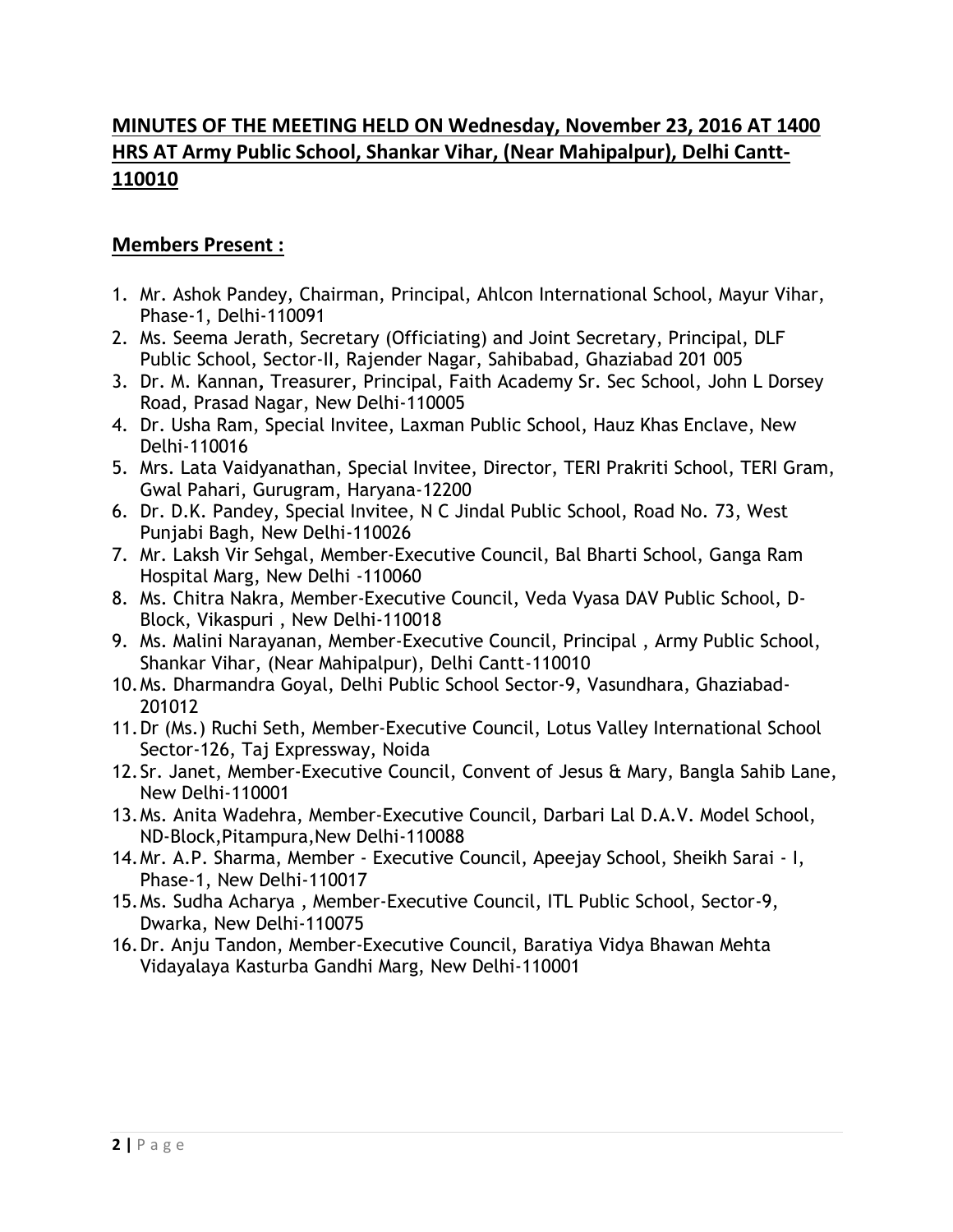#### **LEAVE OF ABSENCE:**

- 1. Ms. Sadhana Bhalla, Vice Chairperson, Principal, Mira Model School, B-Block , Janak Puri, New Delhi- 110058
- 2. Ms. Ameeta Mulla Wattal, Member-Executive Council, Springdales School, Upper Ridge Road Junction,Pusa Road, New Delhi-110005
- 3. Ms. Rachna Pant, Member Executive Council, Principal, Ramjas School, Sector-4, R.K Puram, New Delhi-110022

The Chairman NPSC, Mr. Ashok Pandey welcomed the members and thanked them for their presence.

## **Agenda Item No. 1: Confirmation of the Minutes of the Last Meeting:**

• Minutes of the last Executive Meeting of NPSC at ITL Public School, Dwarka were sent to all members by e-mail and also updated on the NPSC website. No observations were received. The members confirmed the minutes.

### **Agenda Item No. 2: Expert Speak Session by Ms. Purnima Datt:**

 The Chairman informed the house that the expert speaker of the day - **Ms. Purnima Datt,** Principal Director, INTACH Heritage Education and Communication Service would be conducting a session during the General Body Meeting.

# **Agenda Item No. 3: Discussion on the Theme and Speakers for the 44th Annual Conference of the NPSC:**

• The House discussed the themes for the 44<sup>th</sup> Annual Conference of the NPSC. The house unanimously agreed on the Theme **'Schools of tomorrow…the tomorrow of schools'** for the conference.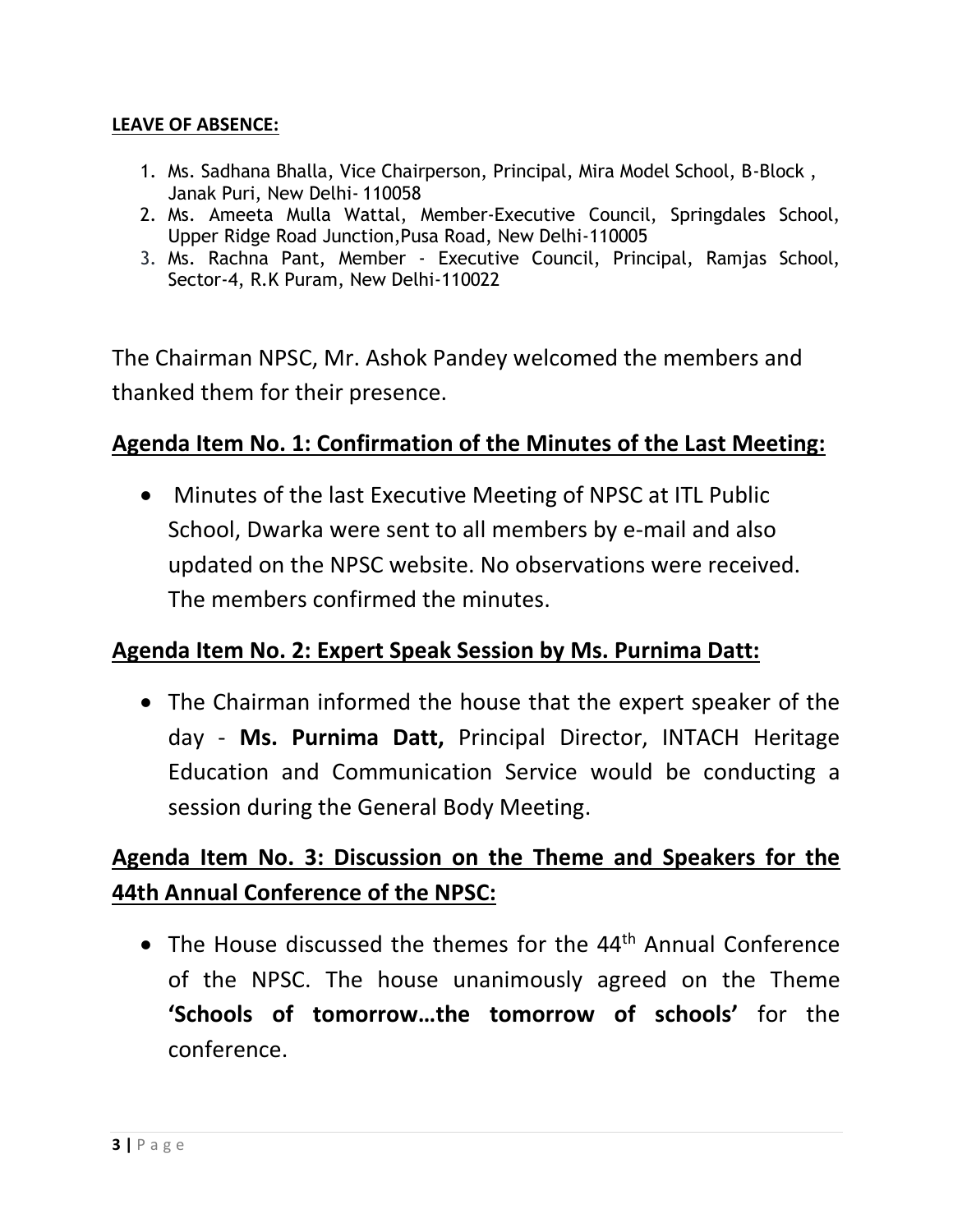Further, the house deliberated on the sub-themes and the related sessions. The tentative sub-themes that came across were:

Session 1 : Learning for Global Competencies

Session 2 : New Pedagogies for Transformative Technology

Session 3 : Educational Architecture for Tomorrow

Session 4 : Education for Innovation and Entrepreneurship

Session 5 : Skilling India – Role of Schools

Session 6 : Sculpting Expression, Imagination and Thought

# **Agenda Item No. 4: Any Other Point with the Permission of the Chair:**

- **NPSC-UNIC Science Exhibition -** The Chairman congratulated the member schools for the grand success of the NPSC-UNIC collaborative venture the Science Exhibition on 'How to Mitigate Air Pollution in Delhi'. He extended a special thanks to Mr. Sehgal for his contribution as the host school.
- **Mandatory Disclosure to the CBSE** The Chairman informed the house that the CBSE has modified the Mandatory Disclosure form as per the circular dated December 1, 2016. The form is now named Online Affiliated School Information System (OASIS). The following modifications have been made in the form:

1. The name, designation, qualification, experience and pay scale of the principal and teachers of different grades need to be mentioned as compared to the detailed information that was required earlier.

2. Upload Audited Balance Sheet (Strictly for reference, only by CBSE).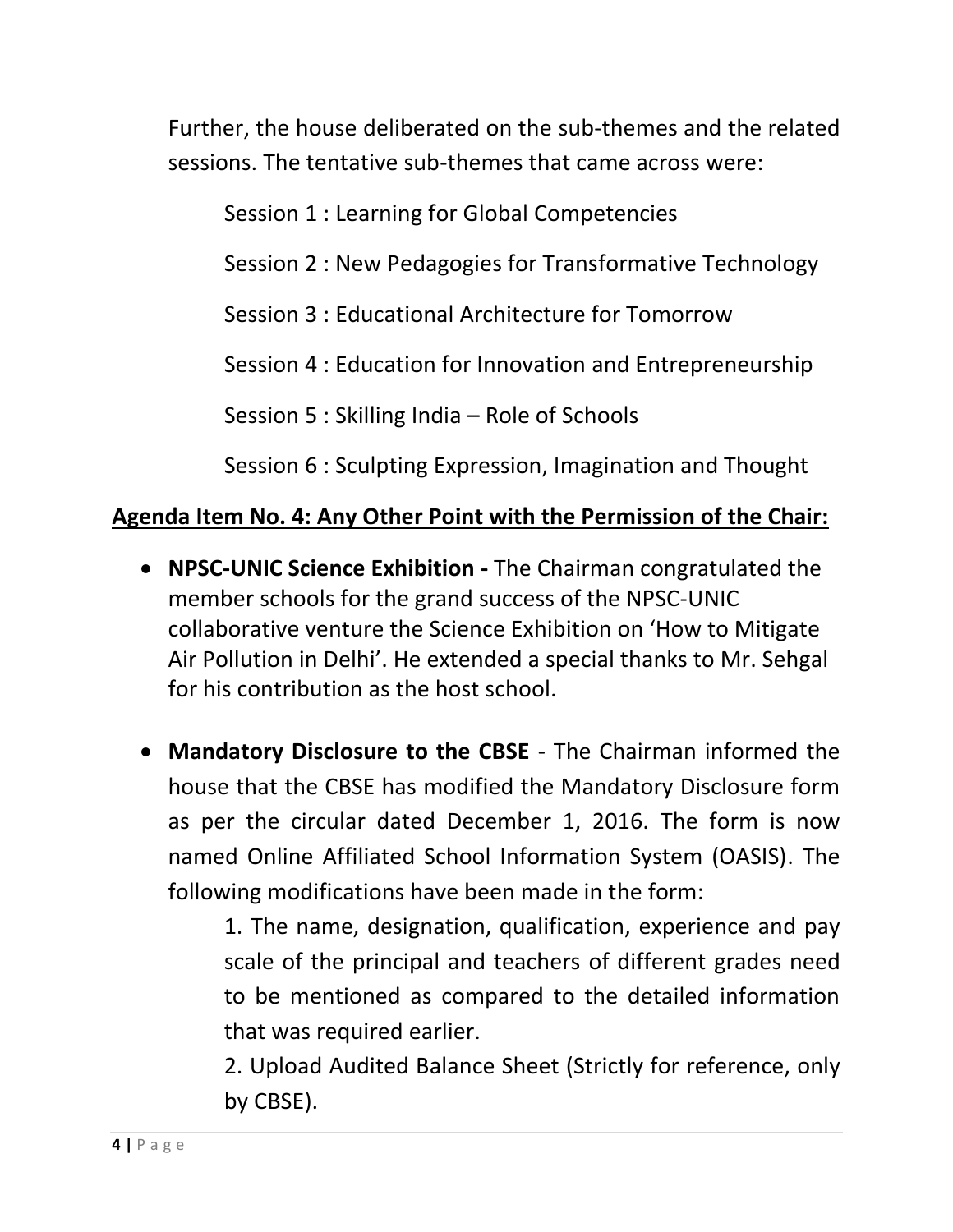3. Upload Income and Expenditure Statement (Strictly for reference, only by CBSE).

It was advised to compile all the information and keep it ready since there is a likelihood of extension of the date.

 **7th Pay Commission -** The Chairman informed the house that the 7th pay commission has been implemented by the government and the DPS Core Schools. As for the NPSC Schools, a committee is to be constituted to meet and take up the issue forward with the Department of Education with respect to the said fee hike.

The Chairman opened the question about schools that would be able to implement the 7th pay commission without raising the fee. It was informed that the management of DAV schools has strictly conveyed that the implementation is not possible without fee hike.

One of the schools mentioned that their land is not allotted by the DDA, yet they are not allowed to raise the fee.

The schools outside Delhi have decided to hold the decision till the issue of the Delhi schools is resolved.

All schools agreed unanimously that the  $7<sup>th</sup>$  Pay Commission cannot be implemented without raising the fee. It was suggested that each school should calculate the impact of the implementation of the 7th pay commission on the school budget and decide the required fee increase, share it with the Chairman, who could then write to the department on behalf of the NPSC.